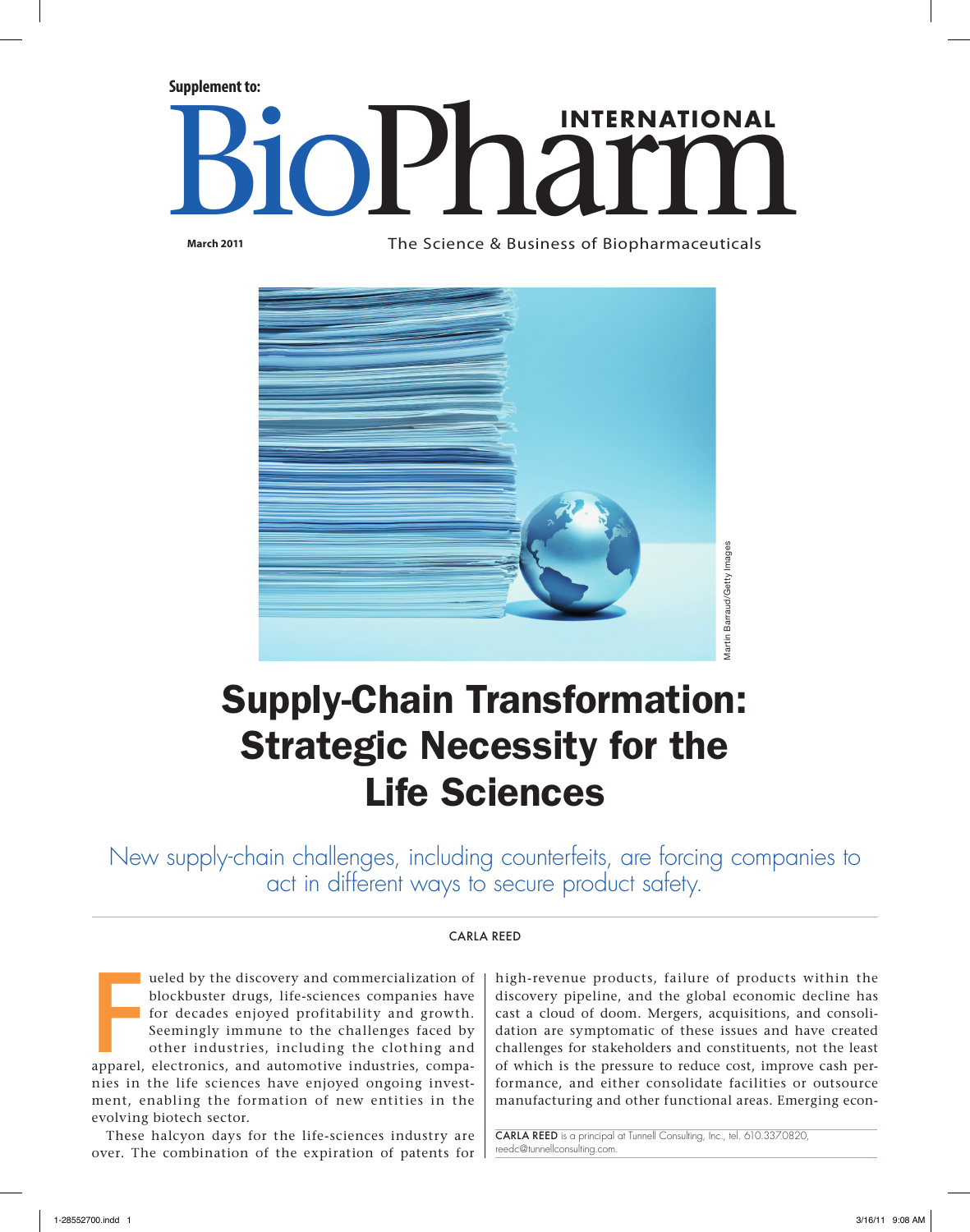omies in the BRIC nations (Brazil, Russia, India, and China) as well as their satellite "factory states," are harvesting the benefits of this shift in operational focus, with industrial areas mushrooming up seemingly overnight to provide factories and human resources to meet the growing demand for so-called offshore manufacturing. Recognition of the importance of mastering a global network of operations, many components of which are now run by external parties through an ongoing trend to outsource perceived noncore functions, has placed a spotlight on the teams and leaders responsible for delivering quality products and services.

#### **New business models elevate supply chain**

As sources of supply and demand change, so must business strategies for the manufacture and distribution of life-science products. Supply-chain management, once considered a mere support function, is a crucial component of today's outsourcing environment. Executive suites have opened their doors to the focus, and many leadership teams now focus on supply- chain issues.

During the past decade, leading global companies have recognized the importance of supply-chain management, creating cross-functional teams to integrate their supply and demand operations. There are many examples within the electronics industry of companies that have created collaborative supply-chain environments facilitated by the combination of industry best practices at the process level and powered by information technology. Building on the foundation of "inter-enterprise" collaboration, facilitated by the adoption of a single technology platform (e.g., large scale entreprise resource planning systems), this model has been extended to include external players, delivering on the promise of the extended virtual enterprise.

Until now, buffered from the economic necessity to take such actions, life-sciences companies have been slow to follow. The increased requirement to reduce cost, complexity, and risk, however, has created a compelling case for collaboration across the global network of suppliers and third-party logistics providers and customers. Many companies are taking advantage of the capabilities of new partners—contract manufacturing provides a good option as new products find their way to market—especially in emerging economies. Outsourced relationship models should build upon the regional knowledge of the contract manufacturing or logistics providers to create a sustainable supply-chain network to meet current and evolving needs.

#### **The fine balance between supply and demand**

In common with big pharmaceutical companies, biopharmaceutial companies are reevaluating their supply chains and looking at outsourcing and contract manufacturing as a growth strategy. However, unlike traditional pharmaceutical companies, who are currently focusing on reducing costs, biopharmaceutical companies are more concerned about managing the risk factors that have been introduced throughout their extended supply chains. This difference was evident during presentations and panel discussions at the Biotech Supply Chain Academy event held in San Francisco, in October 2010. Concerns related to supply disruptions, particularly for single- or sole-source suppliers, were common. The impact of a shortage, or worse, contamination, of a key ingredient that could prevent manufacture of crucial compounds was a major concern. Whether considered from the viewpoint of financial loss, reputational risk, or patient safety, supply disruptions are a **Companies are creating crossfunctional teams to integrate their supply and demand operations.**

major challenge for biopharmaceutical companies. As products move from discovery to commercialization, stabilizing supplier relationships is crucial, but complicated. Projecting demand for new compounds requires close communication between manufacturers and healthcare professionals.

An additional factor for consideration is an increasing focus on the patient, in many cases requiring specialized supply-chain management and oversight from manufacturing location to the end user. Because some biotechnology products are designed and developed to address issues for small patient communities, the sector has facilitated an environment of patient intimacy, with close cooperation between companies, caregivers, and beneficiaries. This advantage should be incorporated into supply-chain strategies.

#### **Additional risk factors for biotech companies**

In the case of biotechnology products, the stability of the ingredients and components is a crucial element and one that needs to be managed across the product life cycle, from acquisition and transformation to distribution and consumption.

Cold-chain management is a key factor for nearly all biotechnology products. However, this challenge is not always taken into account during the transition from discovery and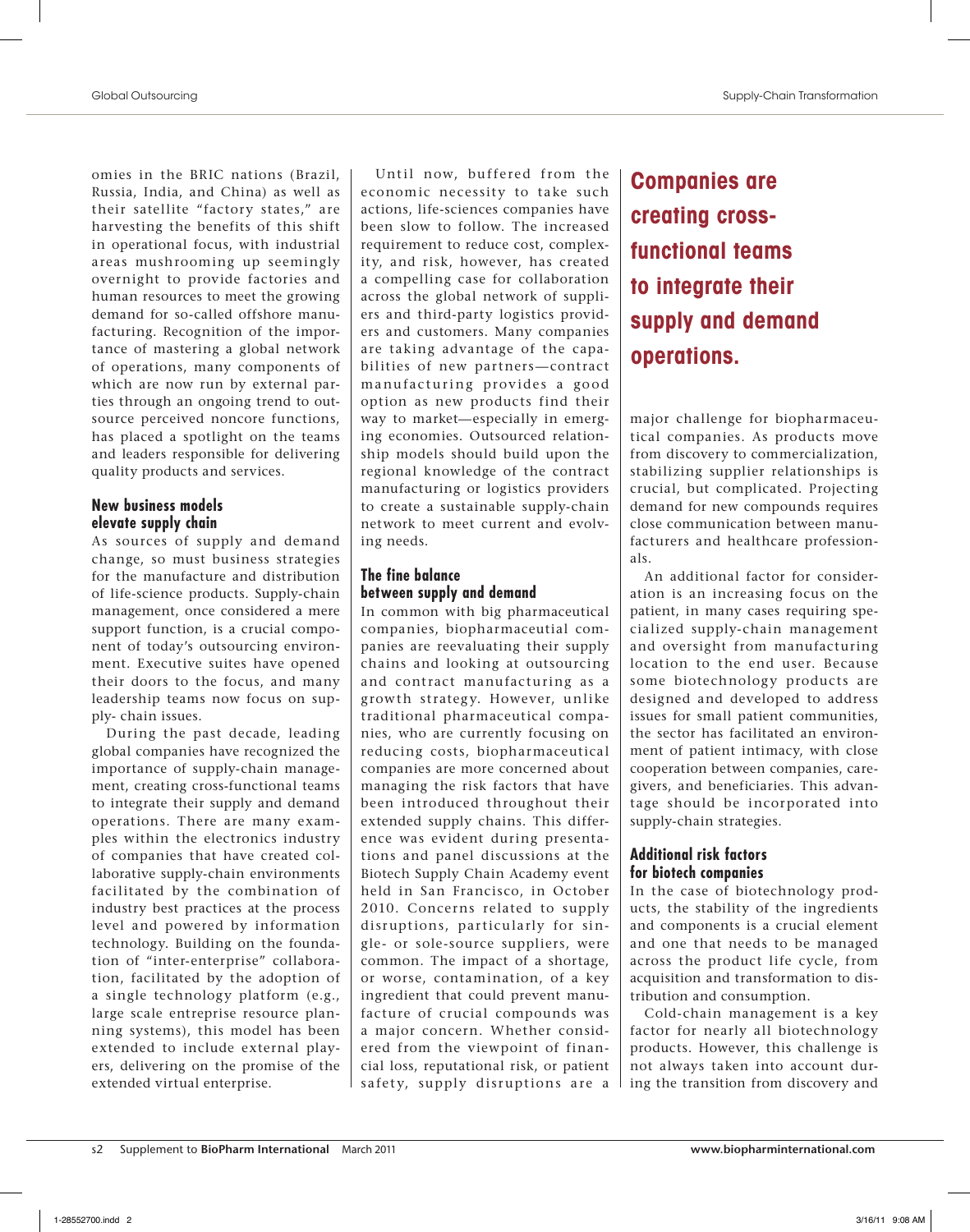product approval to the commercialmanufacturing stage. Figure 1 reflects responses on this topic from the Sixth Annual Report and Survey of Biopharmaceutical Manufacturing, conducted by BioPlan Associates in 2009.

According to Eric Langer, president of BioPlan Associates, "Cold chain management of biologics is becoming an increasingly important function in the overall marketing, manufacturing, and production of these products. If the infrastructure for delivering these products to end-users is not available, or is inadequately controlled, product quality and drug efficacy may be compromised. As global markets for biologicals expand, this has become an increasingly important issue."

#### **Counterfeiting and diversion**

Counterfeit drugs are a growing global problem, one that the biotech industry shares with other sectors in the life sciences. While some of the most troublesome cases involving counterfeit drugs have flowed through traditional drug distribution channels, globalization of drug manufacturing techniques and direct-toconsumer product delivery *via* the Internet, mail, and direct-to-door carriers have formed new distribution channels for counterfeit drugs. Other issues include increased production of counterfeit pharmaceuticals and biotechnology products in locations that are sources of supply for legitimate products, such as China.

The introduction of counterfeit or diverted biotechnology products into legitimate channels is a real threat that requires oversight from brand owners and their supply chain partners. The impact of counterfeit drugs is felt across the whole supply chain—at times with fatal outcomes. There are a number of mechanisms and techniques either in use or in development and design to ensure **Figure 1.** Respondents indicate the phase of process development during which they first consider cold-chain management (Data reprinted with permission from the *Sixth Annual Report and Survey of Biopharmaceutical Manufacturing,* BioPlan Associates, 2009).



that the biotech product is authentic and to combat counterfeiting. This includes a drug pedigree or, in conformance with pending California legislation, an ePedigree. (An ePedigree is an electronic record containing the information regarding each transaction resulting in the change of ownership of a prescription drug from the manufacturer through distribution to the dispensing of an individual unit of a drug by a pharmacy or hospital. Companies are required by FDA to maintain pedigree reports and must be prepared to have them audited.) With proper implementation and controls, the chain of custody for a pedigree document can be established, creating a high degree of confidence in the origins and authenticity of an item.

#### **Forging the links across the chain of custody**

Short product life cycles—that is, compounds and components that are susceptible to variations in temperature, vibration, and environmental factors—create challenges for all participants in the biotech supplychain community. Visibility across the chain of custody in an increasingly global network has become a necessity.

When addressing the challenges of global logistics, with additional complexity of regulatory compliance, one should take into account both sources of demand and supply, providing additional oversight in the chain of custody. Product protection through specialized packaging and information technology components,